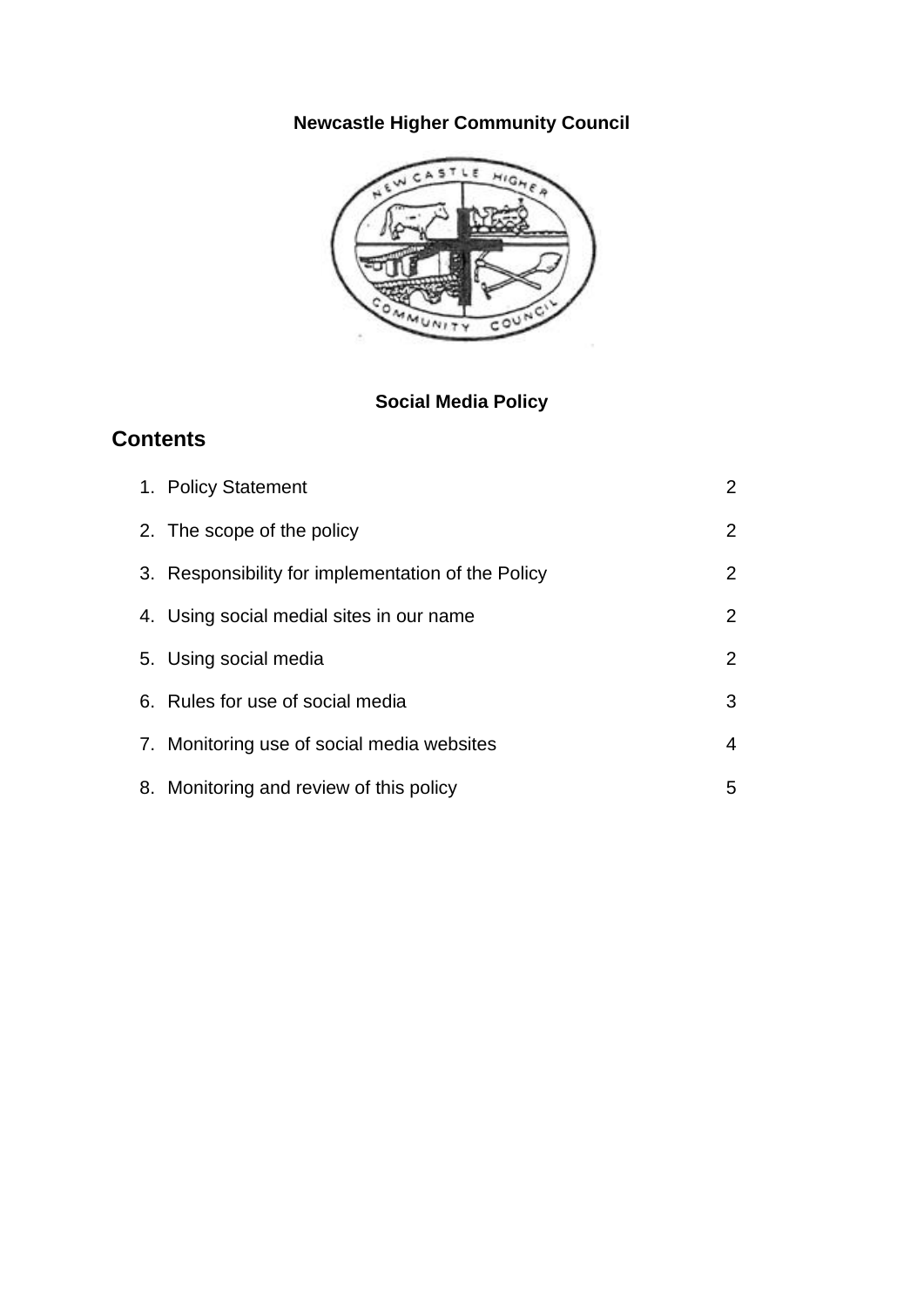## **1. Policy Statement**

This policy is intended to help employees including clerks, RFO's, and administrators make appropriate decisions about the use of social media such as blogs, social networking websites, forums, message boards, or comments on web articles, such as Twitter, Facebook, Linkedin or Instagram.

This policy outlines the standards we require employees and Councillors to observe when using social media, the circumstances in which we will monitor use of social media and the action we will take in respect of breaches of this policy.

This policy supplements any other Council policy which states the use of the internet.

## **2. The scope of the policy**

All employees and Councillors are expected to comply with this policy at all times to protect the privacy, confidentiality and interests of our council.

Breach of this policy by employees or Councillors may be dealt with under our disciplinary procedure and, in serious cases, may be treated as gross misconduct. This may lead to dismissal for employees and a referral to the Bridgend County Borough Council's Monitoring Officer.

## **3. Responsibility for implementation of the Policy**

The Clerk has overall responsibility for the effective operation of this policy.

The Clerk is responsible for monitoring and reviewing the operation of this policy and making recommendations for changes to minimise the risk to our work.

All employees and Councillors should ensure that they take the time to read and understand it. Any breach of this policy should be reported to the Chairman the Council.

Questions regarding the content or application of this policy should be directed to the Clerk of the Council.

## **4. Using social medial sites in our name**

Only the Clerk and Community Councillors who have received authorisation are permitted to post material on a social media website in the council's name and on our behalf.

## **5. Using social media**

We recognise the importance of the internet in shaping public thinking about our council and community. We also recognise the importance of our employees and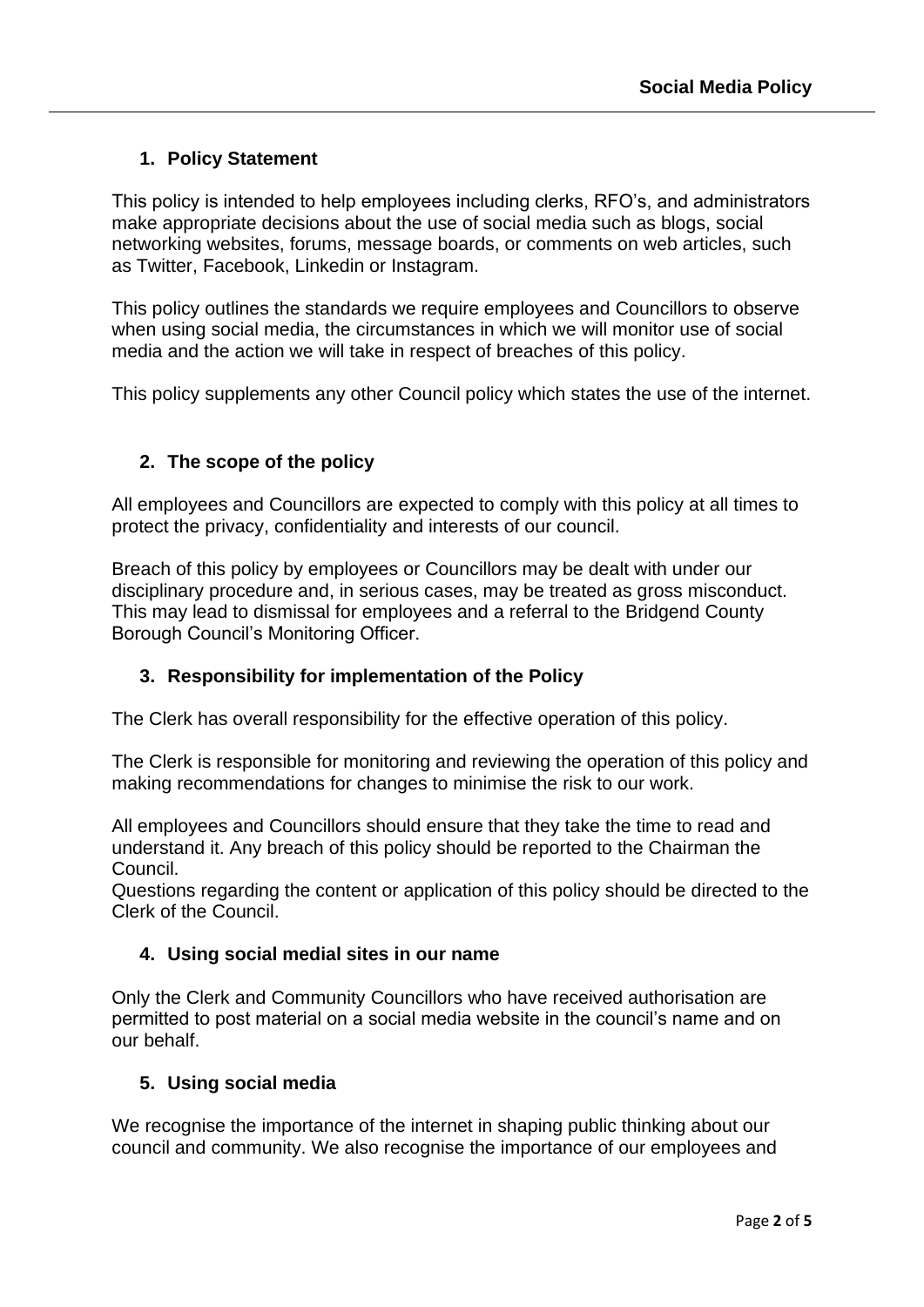Councillors joining in and helping shape local government conversation and direction through interaction in social media.

Before using social media on any matter which might affect the interests of the council you must:

- Have read and understood this policy.
- Employees and Councillors must have sought and gained prior approval to do so from the Chairman of the Council.

#### **6. Rules for use of social media**

Whenever you are permitted to use social media in accordance with this policy, you must adhere to the following general rules:

- i. Do not upload, post or forward a link to any abusive, obscene, discriminatory, harassing, derogatory or defamatory content.
- ii. Any employee or Community Councillor who feels that they have been harassed or bullied or are offended by material posted or uploaded by a colleague onto a social media website should inform the Chairman of the council.
- iii. Never disclose commercially sensitive, personal private or confidential information. If you are unsure whether the information you wish to share falls into one of these categories, you should discuss this with the Clerk or the Chairman of the council.
- iv. Do not upload, post or forward any content belonging to a third party unless you have that third party's consent.
- v. Before you include a link to a third-party website, check that any terms and conditions of that website permit you to link to it.
- vi. When making use of any social media platform, you must read and comply with its terms of use.
- vii. Be honest and open but be mindful of the impact your contribution might make to people's perceptions of the council.
- viii. You are personally responsible for content you publish into social media tools.
- ix. Don't escalate heated discussions, try to be conciliatory, respectful and quote facts to lower the temperature and correct misrepresentations.
- x. Do not discuss employees without their prior approval.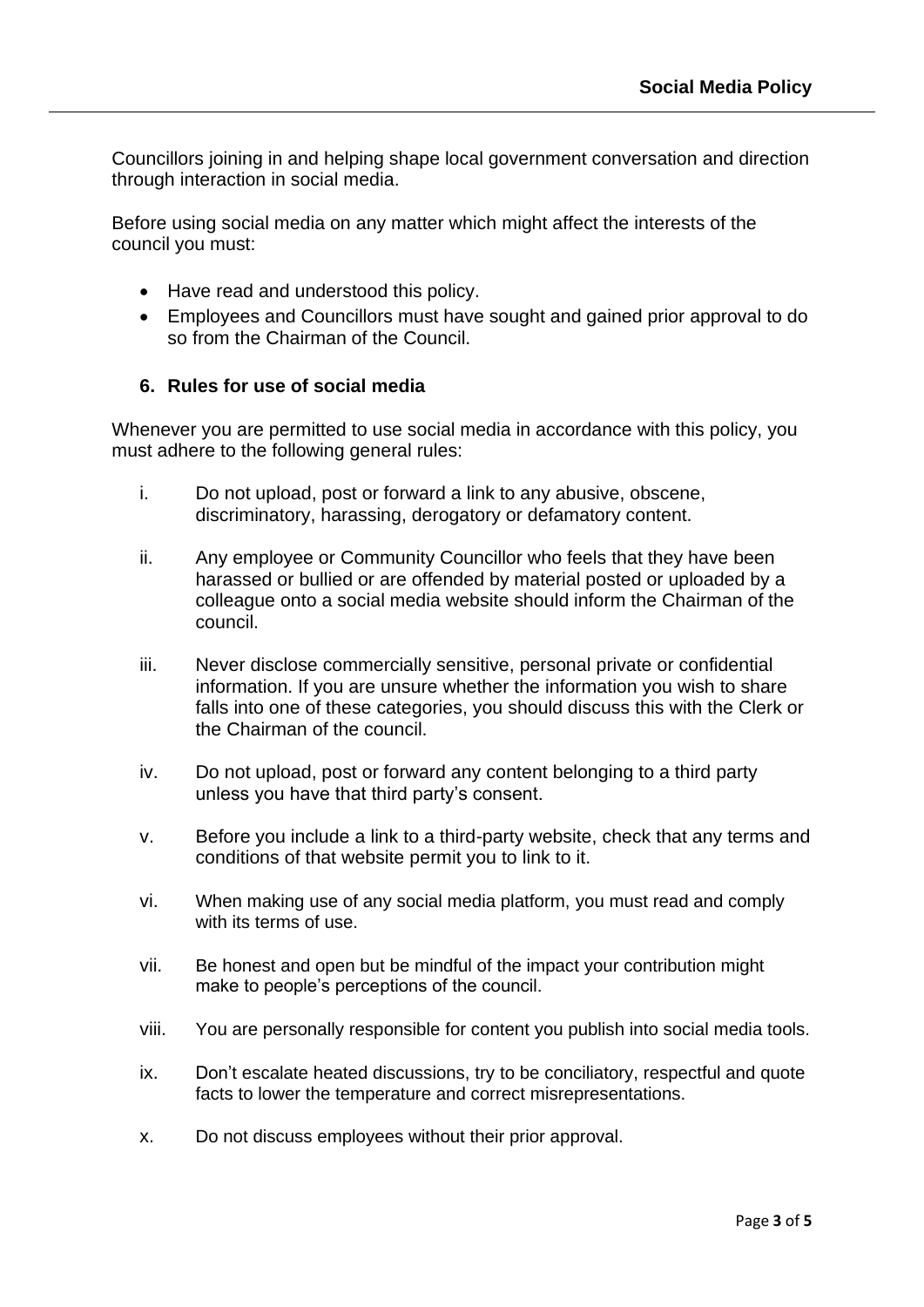- xi. Always consider others' privacy and avoid discussing topics that may be inflammatory e.g. politics and religion.
- xii. Avoid publishing your contact details where they can be accessed and used widely by people you did not intend to see them, and never publish anyone else's contact details.

#### **7. Monitoring use of social media websites**

Employees should be aware that any use of social media websites (whether or not accessed for council purposes) may be monitored and, where breaches of this policy are found, action may be taken.

Misuse of social media websites can, in certain circumstances, constitute a criminal offence or otherwise give rise to legal liability against you and us.

In particular a serious case of uploading, posting forwarding or posting a link to any of the following types of material on a social media website, whether in a professional or personal capacity, will probably amount to gross misconduct.

- i. Pornographic material (that is, writing, pictures, films and video clips of a sexually explicit or arousing nature);
- ii. A false and defamatory statement about any person or organisation;
- iii. Material that is offensive, obscene;
- iv. Criminal, discriminatory, derogatory or may cause embarrassment to the council;
- v. Confidential information about the council or anyone else;
- vi. Any other statement which is likely to create any liability (whether criminal or civil, and whether for you or the council); or
- vii. Material in breach of copyright or other intellectual property rights, or which invades the privacy of any person.

Any such action will be addressed under the council's disciplinary procedure and/or complaints procedure.

Where evidence of misuse is found the Community Council may undertake a more detailed investigation. This may involve the examination and disclosure of monitoring records to those nominated to undertake the investigation and any witnesses or managers involved in the investigation. If necessary, such information may be handed to the police in connection with a criminal investigation.